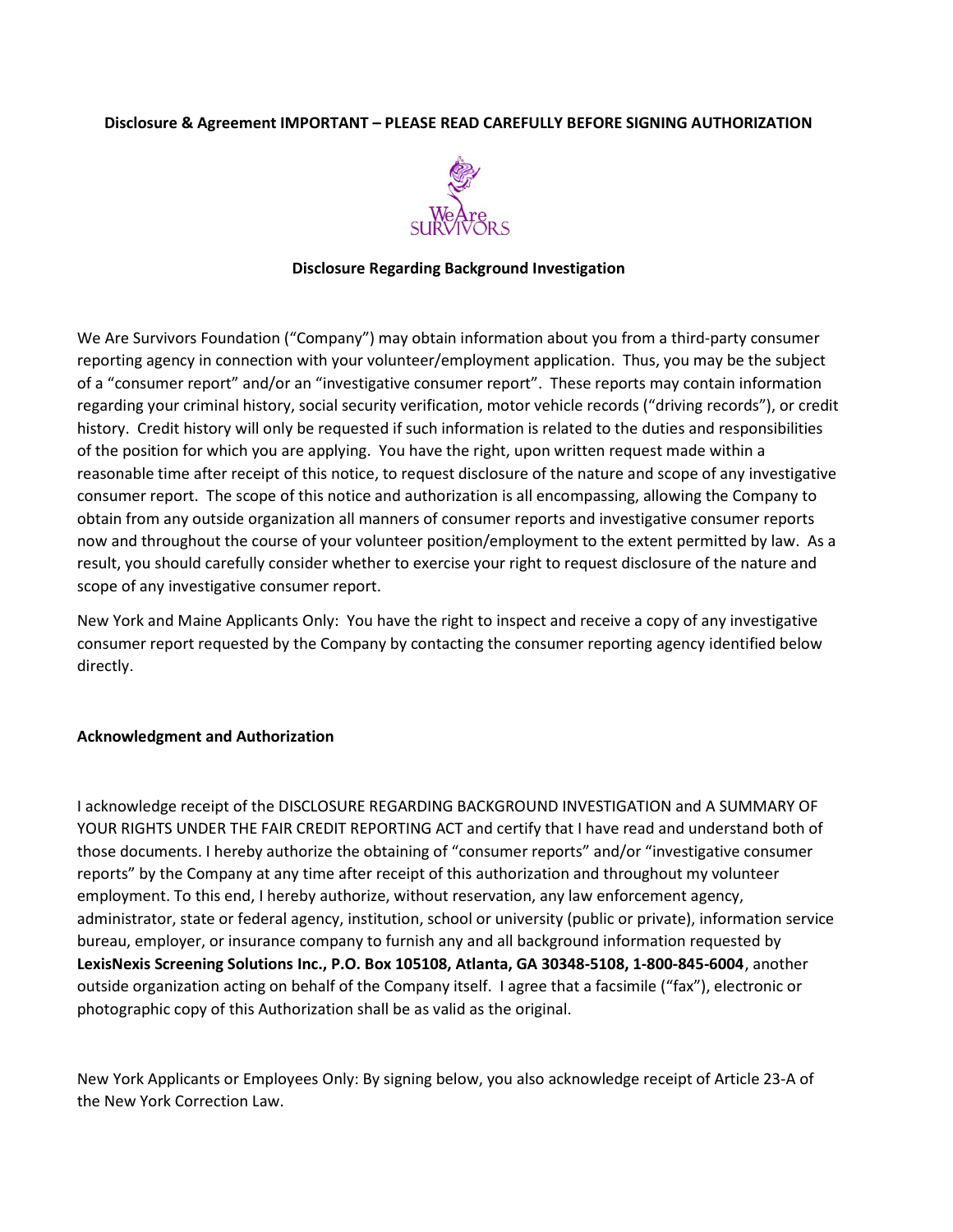Minnesota and Oklahoma Applicants or Employees Only: If you would like to receive a copy of a consumer report at no charge if one is obtained by the Company, you have a right to receive such a copy under state law.

California Applicants or Employees Only: By signing below, you also acknowledge receipt of the notice regarding background investigations pursuant to California law. If you would like to receive a copy of an investigative consumer report or consumer credit report at no charge if one is obtained by the Company, you have a right to receive such a copy under California law.

# Please note that refusal to sign the background check will automatically disqualify you from working with We Are Survivors Foundation.

| Last Name | First | Middle |  |
|-----------|-------|--------|--|
|           |       |        |  |
| Signature | Date  |        |  |